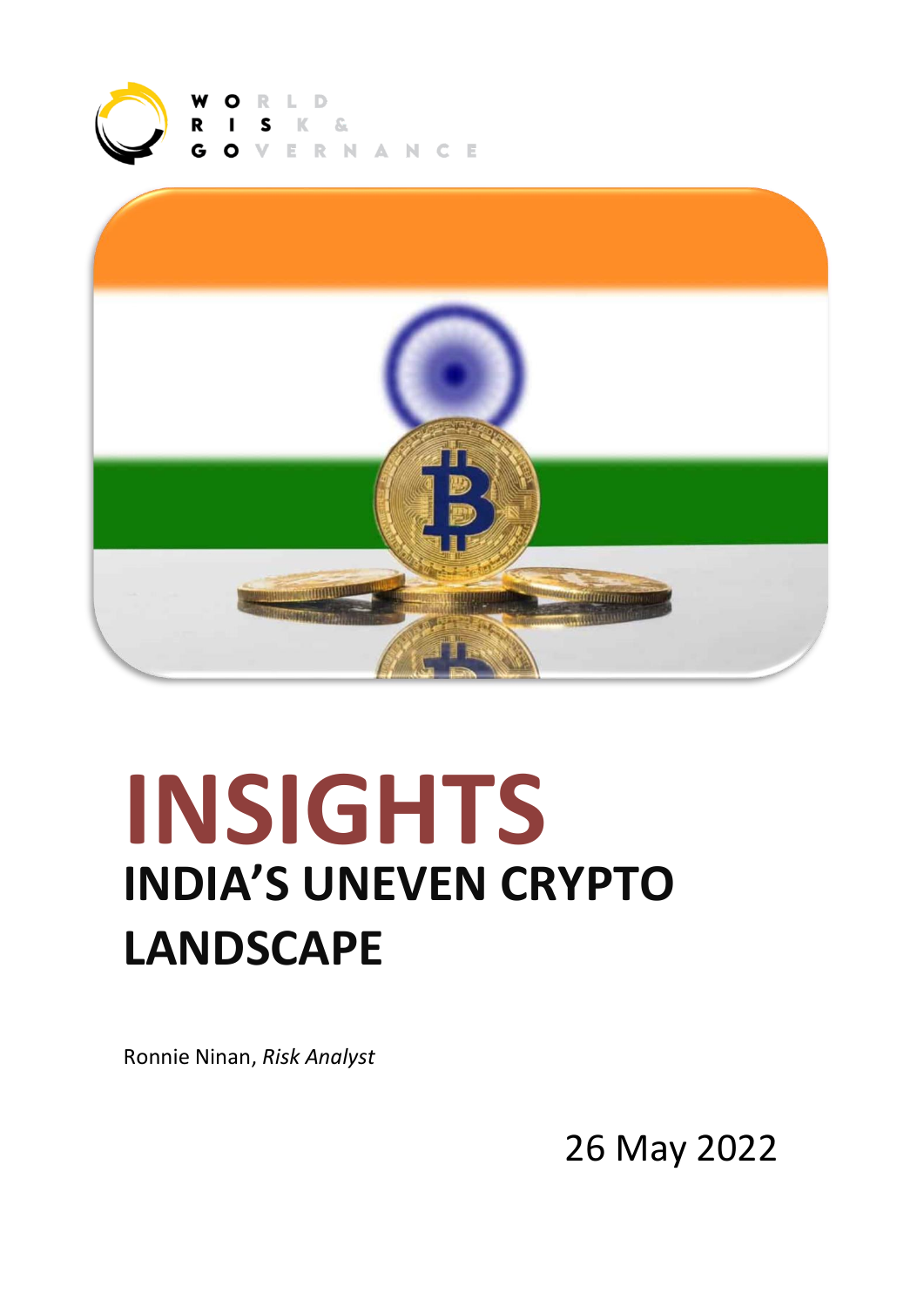# INSIGHT

### **BACKGROUND**

On 18 Apr, India's Finance Minister Nirmala Sitharaman, during a panel discussion titled Money at a Crossroad, hosted by the Managing Director of the International Monetary Fund (IMF), Kristalina Georgieva, discussed the risks posed by cryptocurrencies as an unregulated medium of asset exchange, and the legal clarity mandated by a global front and the 'opportunities' of introducing a central bank digital currency (CBDC).



**FM Nirmala Sitharam At IMF Panel Discussion**

*I think the biggest risk for all countries across the board will be the money laundering aspect and the aspect of*  $currence$  *being financing terror.*

*Regulation using technology will have to be so adept that it has to be not behind the curve, but be sure that it is on top. And that's not possible. If any one country thinks that it can handle it. It has to be across the board.*

#### **INDIA'S CRYPTO TAX**

Finance Minister Nirmala Sitharaman declared a capital gains tax of 30% on crypto transactions, beginning immediately, in the Union Budget of Apr 2022. The crypto industry, as well as the millions of small-time customers who utilise Indian crypto exchanges, were outraged. There was also a 1% tax deducted at source (TDS) for purchasing or selling crypto, as well as taxes on crypto gifts, with no possibility to recoup losses. The crypto taxes took effect on 01 Apr, 2022, and the TDS will begin on 01 Jul, 2022. The crypto industry fought back with a change.org petition and an online campaign, as well as meetings with Members of Parliament (MPs), after the taxes were first proposed in Feb 2022. There had been some hope that the capital gains tax, known as TDS, would be decreased, but this did not materialise. She went on to stress that the TDS *is "mainly for tracking purposes, not as a new or additional tax,"* and that *"the entire tax due to the government may always be reconciled."* The crypto sector in India reacted strongly, calling the bill's passage without favourable modifications *"more harmful than good"* and *"one that will hamper the industry's overall growth." "This can lead to cascading participation on Indian exchanges and lead to a rise in capital outflow to foreign exchanges,"* said Nischal Shetty, co-founder and CEO of WazirX, India's largest crypto exchange. The crypto volume on the Indian exchanges plummeted by \$6,92,092 (about Rs 5.19 crore or 44%) in the first 4 days after the 30% tax was implemented, compared to the volume on 31 Mar 2022.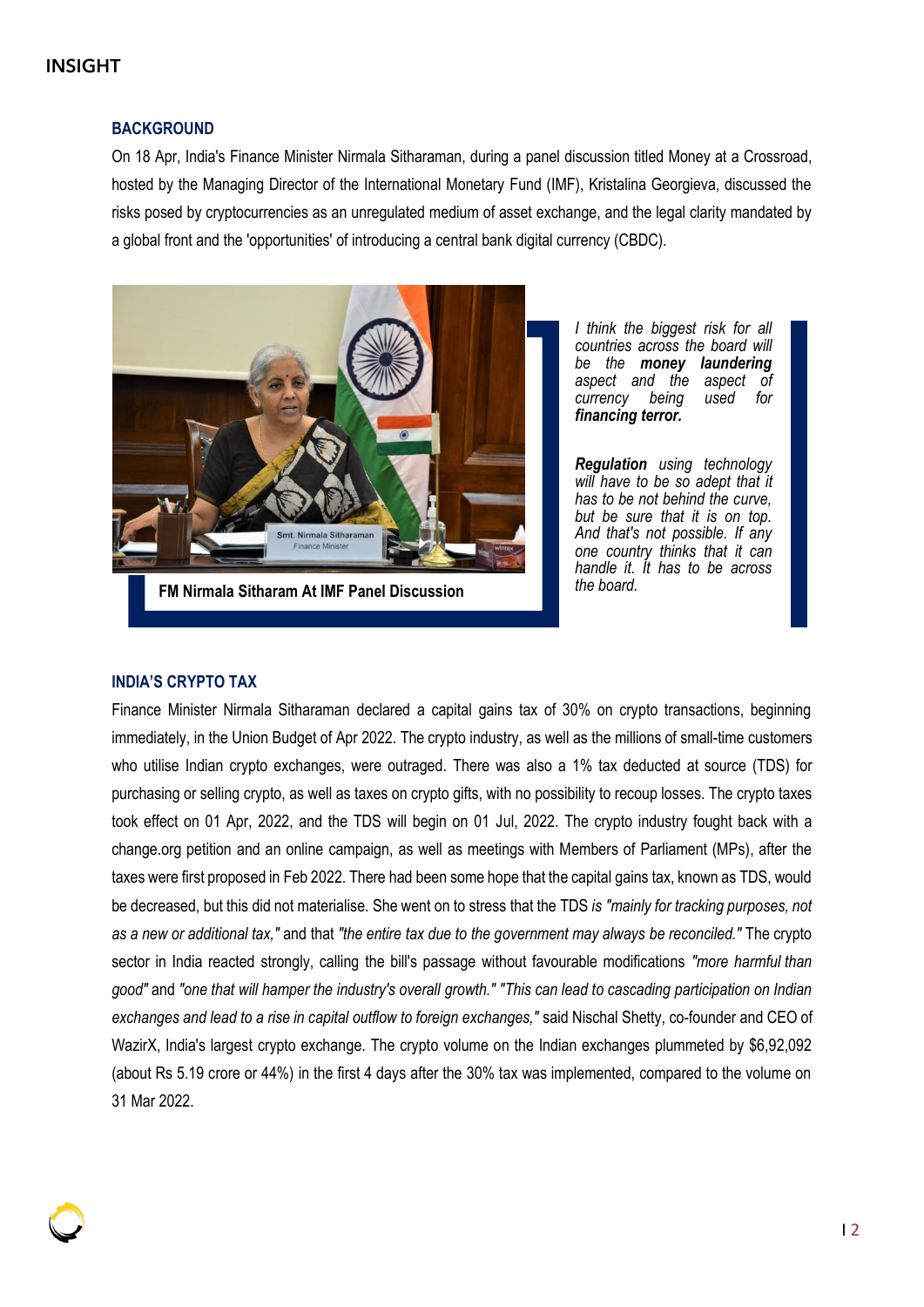# **INDIA'S CRYPTO REGULATION TIMELINE**

|                                                                                                                                                                                                    | 2008                                                                                                                                                                                                                                                                |
|----------------------------------------------------------------------------------------------------------------------------------------------------------------------------------------------------|---------------------------------------------------------------------------------------------------------------------------------------------------------------------------------------------------------------------------------------------------------------------|
| 2010                                                                                                                                                                                               | The paper titled 'Bitcoin: A Peer to Peer<br>Electronic Cash System' is published by an<br>unknown Satoshi Nakamoto                                                                                                                                                 |
| First use case of Bitcoin, when a purchase is<br>made using 10,000 Bitcoin for 2 pizzas.                                                                                                           |                                                                                                                                                                                                                                                                     |
|                                                                                                                                                                                                    | 2011                                                                                                                                                                                                                                                                |
|                                                                                                                                                                                                    | Emergence of other cryptocurrencies including<br>Namecoin, Litecoin, and Swiftcoin                                                                                                                                                                                  |
| 2012 - 2017                                                                                                                                                                                        |                                                                                                                                                                                                                                                                     |
| Bitcoin starts making more noise with more<br>demand. India witnesses crypto exchanges<br>including Zebpay, Unocoin, Koinex, and<br>Coinsecure, among others                                       | 2013                                                                                                                                                                                                                                                                |
|                                                                                                                                                                                                    | Press release from the RBI stating that virtual<br>currencies are not back ed by the central bank<br>and that it has no value of its own, therefore,<br>prices become speculative.                                                                                  |
| 2017                                                                                                                                                                                               |                                                                                                                                                                                                                                                                     |
| Press release from the RBI comparing the rise<br>of crypto adoption following the demonetisation<br>drive in 2016. Increase adoption of digital<br>payments. Compares crypto to 'ponzi<br>schemes' |                                                                                                                                                                                                                                                                     |
|                                                                                                                                                                                                    | Apr 2018                                                                                                                                                                                                                                                            |
|                                                                                                                                                                                                    | RBI issues circular to prevent preventing<br>commercial and co-operative banks, payments<br>banks, small finance banks, NBFCs and<br>payment system providers from dealing in<br>virtual currencies, and providing services to all<br>entities which deal with them |
| <b>Jul 2019</b>                                                                                                                                                                                    |                                                                                                                                                                                                                                                                     |
| Following a committee formation to study<br>cryptocurrencies, they submit the report,<br>recommending a ban on 'private<br>cryptocurrencies' in India                                              |                                                                                                                                                                                                                                                                     |
|                                                                                                                                                                                                    | <b>Mar 2020</b>                                                                                                                                                                                                                                                     |
|                                                                                                                                                                                                    | The Supreme Court strike down the RBI ban<br>on crypto, calling the circular of Apr 2018<br>unconstitutional. Crypto exchanges see<br>increase in users, while the price of Bitcoin<br>jumps by 700% between Apr 2020 and Feb<br>2021.                              |
| Jan 2021                                                                                                                                                                                           |                                                                                                                                                                                                                                                                     |
| Union govt. plan to introduce bill to create its<br>central bank digital currency (CBDC) while<br>restricting use of private cryptocurrencies in the                                               | <b>Apr 2022</b><br>During Union Budget 2022, Finance Minister                                                                                                                                                                                                       |
| country.                                                                                                                                                                                           | Nirmala Sitharaman introduced a flat 30% tax on<br>all gains arising from the sale of virtual digital<br>assets, including cryptocurrencies. Moreover, an<br>additional 1% TDS on all crypto transactions.                                                          |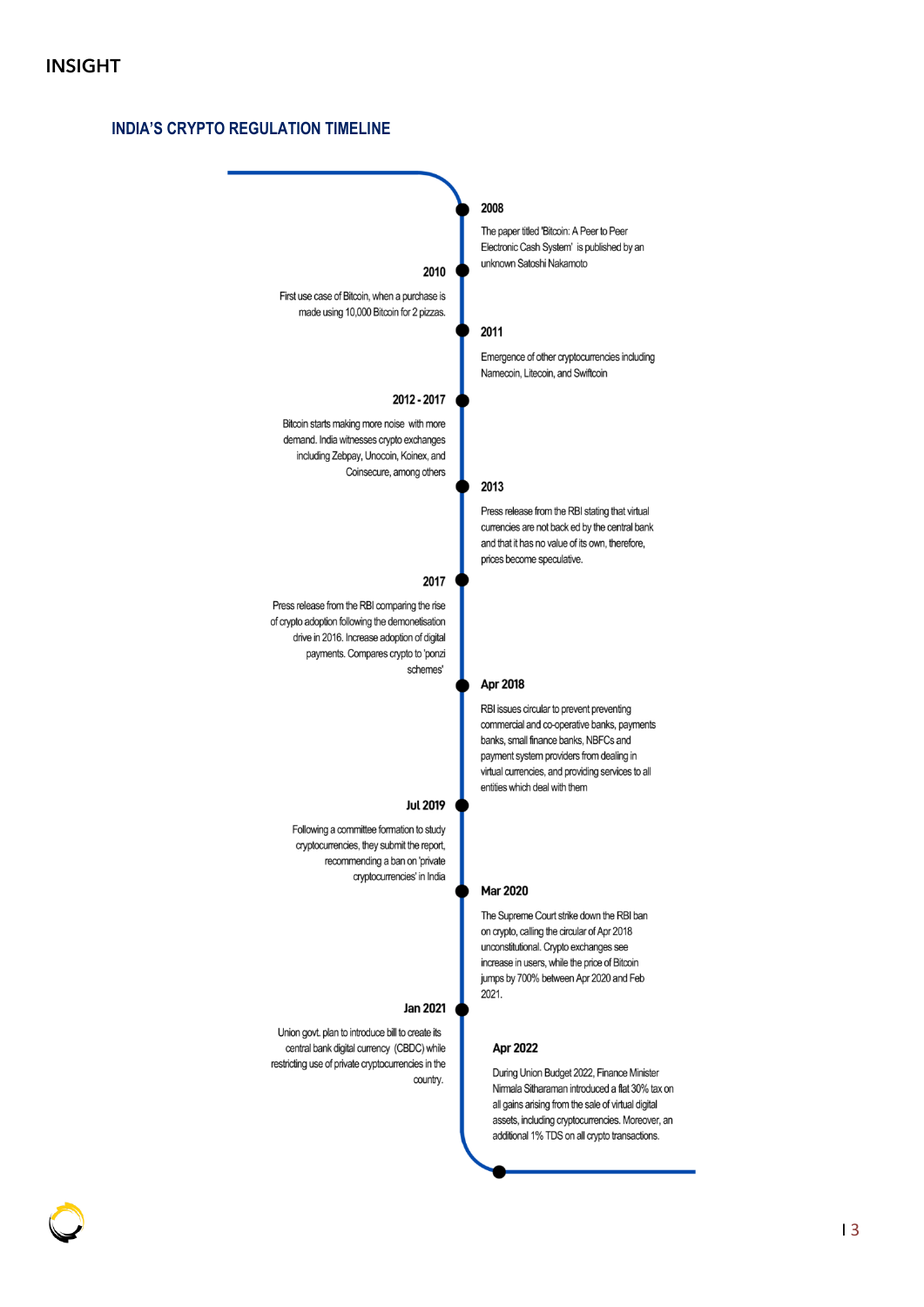# INSIGHT

## **INDIA CRYPTO ADOPTION ANALYSIS**

India is still very young when compared to the global crypto adoption rate. However, the analysis by the blockchain and research firm ChainAnalysis ranked India in 2nd place in the Global Crypto Adoption Index in Oct 2021 and Jan 2022. In Apr 2022, the knowledge services platform, Finder, revealed in a report that India has further risen in the global adoption of crypto to rank 1st globally. The survey compared users of crypto from 27 countries.



Cryptocurrency ownership has increased to 286.2 million. A rise of 61.6 million new owners since Jan 2022.



Bitcoin is the most popular cryptocurrency amongst Indian users. However, there has been a dip in its ownership between Jan 2022 and Apr 2022, from 35.2% to 29.3%



India has risen by one rank as of Apr 2022, compared to Jan 2022, in the global crypto adoption index.

国国

India's crypto adoption rate is almost double the global average of 15%

#### **CHAOS FACING INDIAN CRYPTO EXCHANGES**

Coinbase is one of the largest crypto exchanges on the planet. In 2022, they had planned to enter the Indian market to provide their services, but it all crashed very quickly. During their launch event on 07 Apr, they announced that Indian crypto investors will be able to send funds to Coinbase's local exchange via the country's well-known online payments system, UPI (Unified Payments Interface). The announcement marked the beginning of the exchange's official operation in the world's second-largest internet market. After a few hours, the National Payments Corporation of India (NPCI), the UPI's regulating body, issued a one-line statement stating that they were unaware of cryptocurrency trades being conducted through the UPI system. Coinbase frantically shut down all crypto payment services in India a few days later. Coinbase clients said that they were denied the ability to deposit Indian rupees into their accounts following the quick and dramatic move, jeopardising the company's expansion goals before it even began.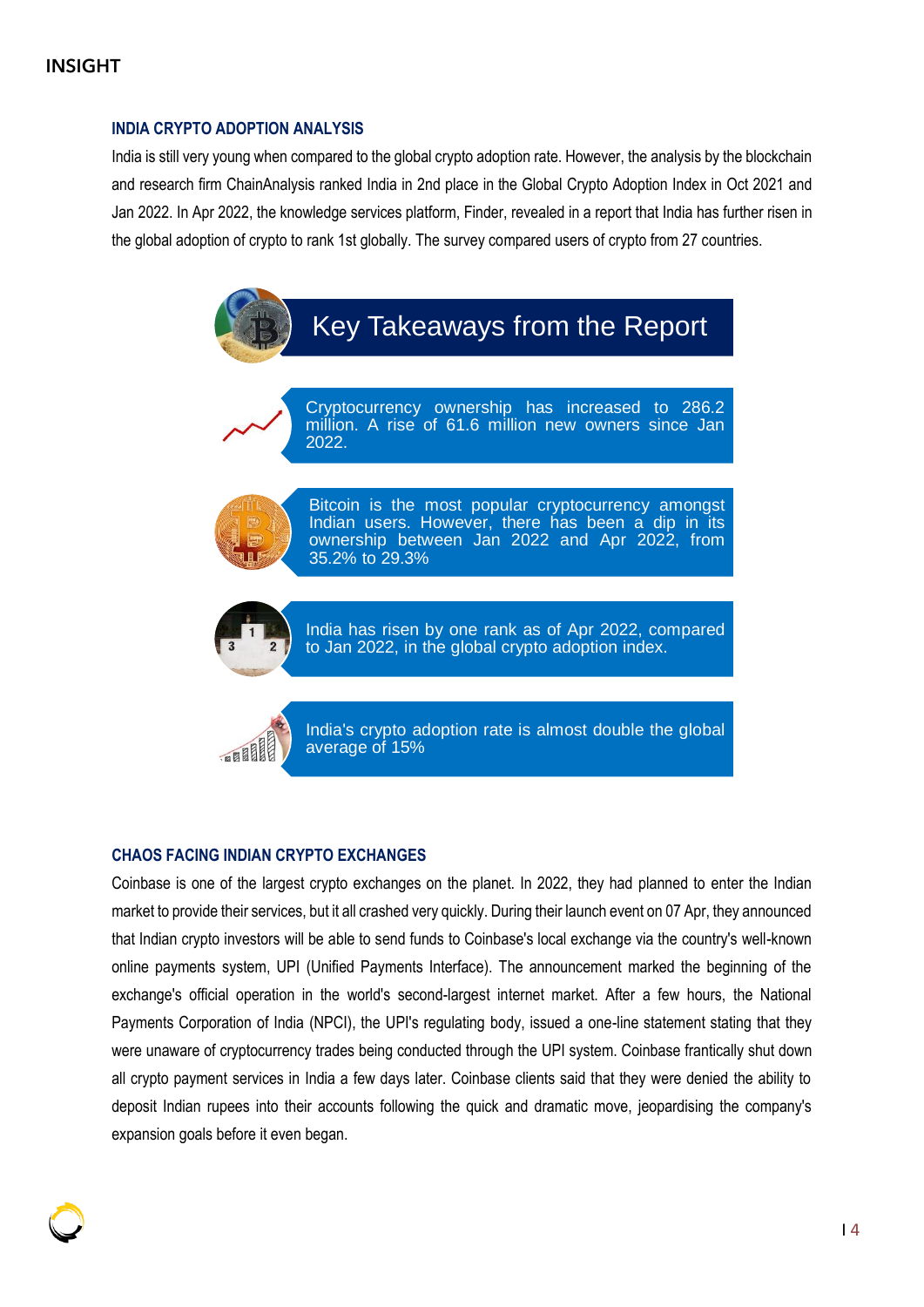This was, however, not the only instance of crypto exchanges and users in India facing issues with payment following the Union Budget 2022 announcements on the crypto tax. CoinSwitch, Kuber, and WazirX, three prominent Indian crypto exchanges, had ceased allowing rupee deposits for the purchase of cryptocurrencies via a commonly utilised state-backed transfer channel, prompting customers to vent their dissatisfaction on social media. Deposits were disabled from these exchanges after the NPCI stated that it was unaware of their UPI platform being utilised for payments on crypto exchanges. Following the deactivation of the UPI for deposits, trade volumes on Indian crypto exchanges dropped by 60% to 90%. Trading volume on WazirX fell to \$46,801,290 (about Rs. 362 crore) on 08 Apr 2022, according to CoinGecko, compared to \$157,468,430 (approximately Rs. 1,220 crore) on 31 Mar 2022. The move has greatly impacted the Indian daily-users confidence in the possible viability of cryptocurrency investments in India.

#### **CRYPTO DEVELOPMENTS FROM OTHER COUNTRIES**

**Turkey**: According to reports from Bloomberg, the Turkish government is working on a draft bill to strengthen control over the country's digital asset market, including cryptocurrencies. The legislation also targets cryptocurrency exchanges, mandating them to operate on Turkish land with a minimum capital of 100 million liras (\$6.1 million). In the following weeks, President Erdogan's ruling AK Party will focus on the business by developing a crypto regulatory bill. The measure should provide officials more power when it comes to market surveillance. They're also considering levying a tax on cryptocurrency buyers. It's unclear whether this step will be done, or what percentage of the tax will be imposed.

**El Salvador:** El Salvador, a Central American country, decided to purchase 200 Bitcoin on 06 Sept 2021, following the legalisation of Bitcoin as an official currency. when it was worth around \$10.3 million. The day was regarded as a watershed moment in the history of the crypto market, and it was met with great enthusiasm. After reaching an all-time high of \$69,000 in Nov 2021, Bitcoin has lost 55% of its value. With Bitcoin's value falling, several detractors have stepped up their attacks on El Salvadoran President Nayib Bukele and his desire to continue consuming more Bitcoin. At current currency rates, the country's coffers have 2,301 BTC, which are worth slightly more than \$67 million. According to reports, Bukele's Bitcoin gamble has already resulted in massive losses equal to the country's planned interest payments.

**Central African Republic**: After recognising Bitcoin as legal tender in April 2022, the Central African Republic (CAR) is ready to set up digital currency infrastructure. CAR President Faustin-Archange Touadera announced the upcoming launch of "Sango," the country's first major crypto endeavour, via Twitter on May 24, 2022. The crypto hub in the Central African Republic was built shortly after the National Assembly legalised Bitcoin as legal tender. Following El Salvador, CAR has become the first African country and the second country in the world to accept Bitcoin as legal tender. As a result of the continent's growing crypto usage, a number of African governments have begun to embrace digital assets.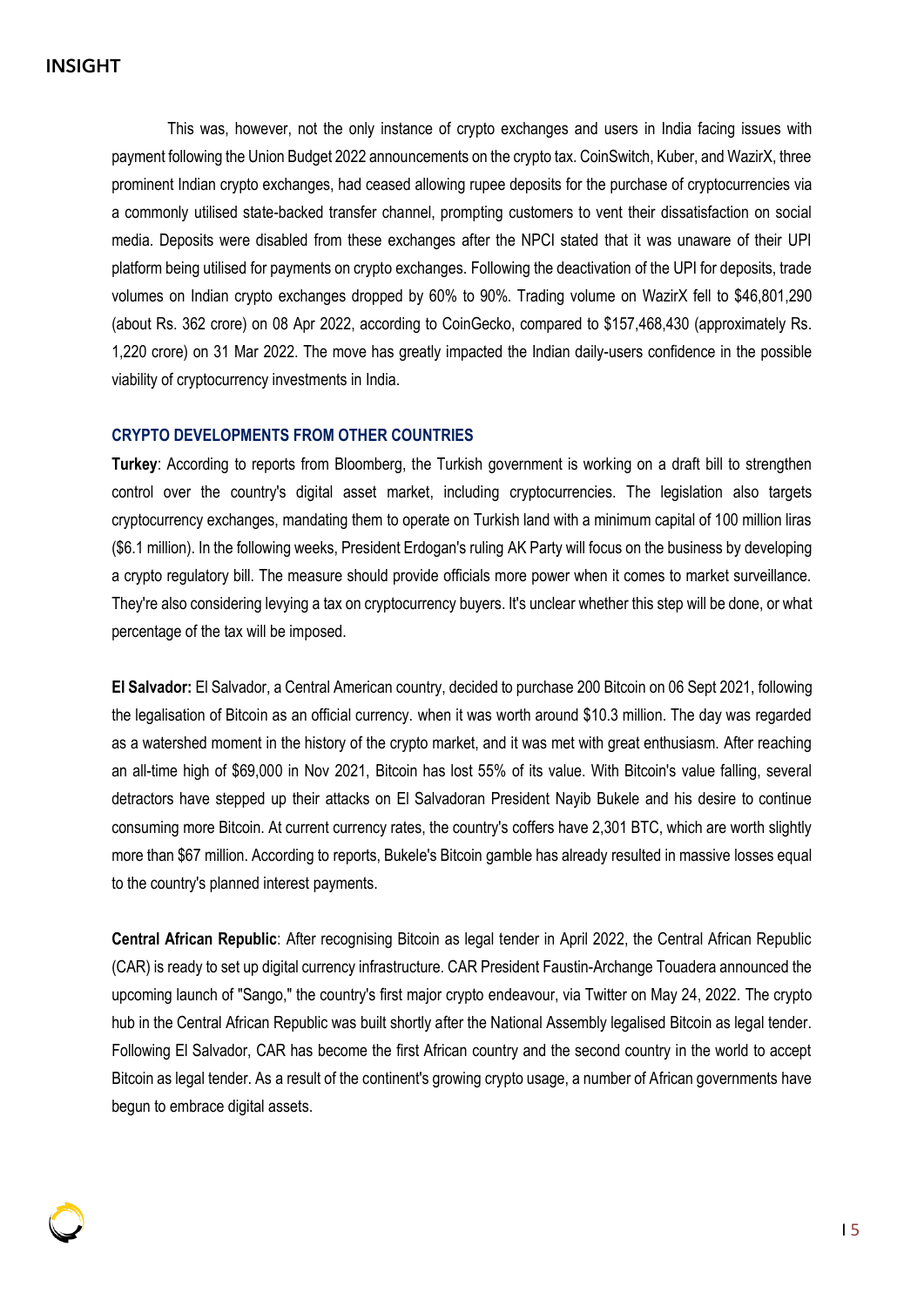

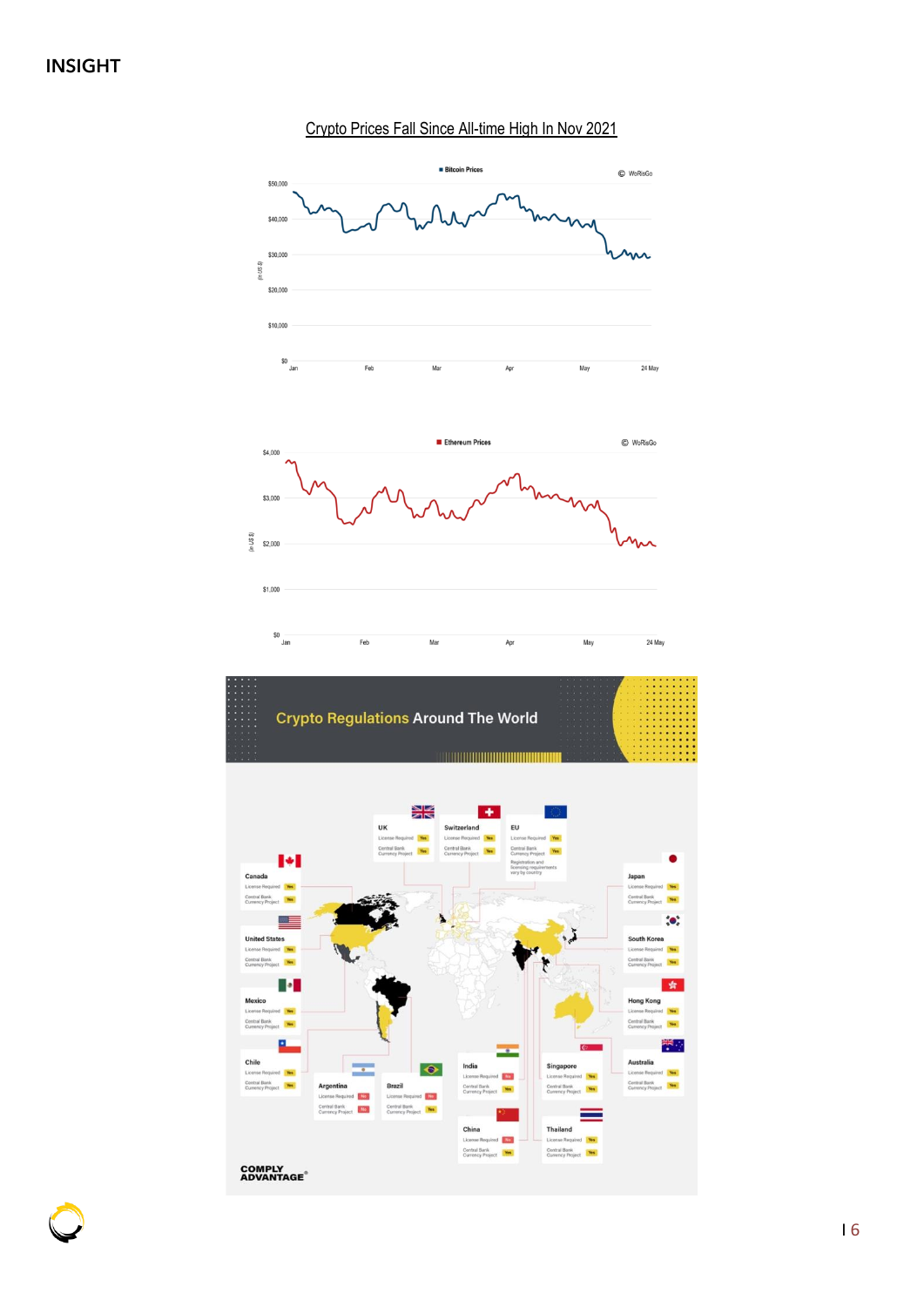# INSIGHT

## **ASSESSMENT & CONCLUSION**

The Goods and Services Tax (GST) Council is proposing putting a 28% GST on cryptocurrencies, according to multiple media outlets. According to sources, the GST Council has formed a committee to look into imposing a 28% GST on all crypto-related activities and services. This has come as a shocker to the remaining investors in the crypto industry after many left the ecosystem following the new crypto tax implemented following the Union Budget 2022. The bulk of the crypto adoption in India comes from small-time investors, but the market continues to be run by crypto whales (those who hold crypto valued at more than \$1 million). The crypto tax of 30% and the subsequent addition of the 1% TDS has spooked many investors, but the adoption and possibility of cryptocurrencies in a digitally motivated country such as India will not let the invention—the most significant since the internet— die down. While the crypto market is currently in a slump, and with more market-friendly crypto regulations, India is expected to witness a rise in more economically sound crypto-led adoptions across Indian business sectors.

# **ABOUT THE AUTHOR**

**Ronnie Ninan** is a Risk Analyst at WoRisGo and is responsible for analyzing and assessing the risk and threat for India. He is part of the core team at the firm, looking into regional, geo-strategic, and travel security risks. He has a postgraduate diploma after completing the Young India Fellowship from Ashoka University, Sonipat. He completed his Master's in International Studies from the Symbiosis School of International Studies, Pune. He has a Bachelor's degree in Physics from St. Xavier's College, Mumbai. Being a published author, he has also been an active contributor to various online platforms. His areas of interest include emerging technologies, science and technology policy, defence policy, and supply chain management.